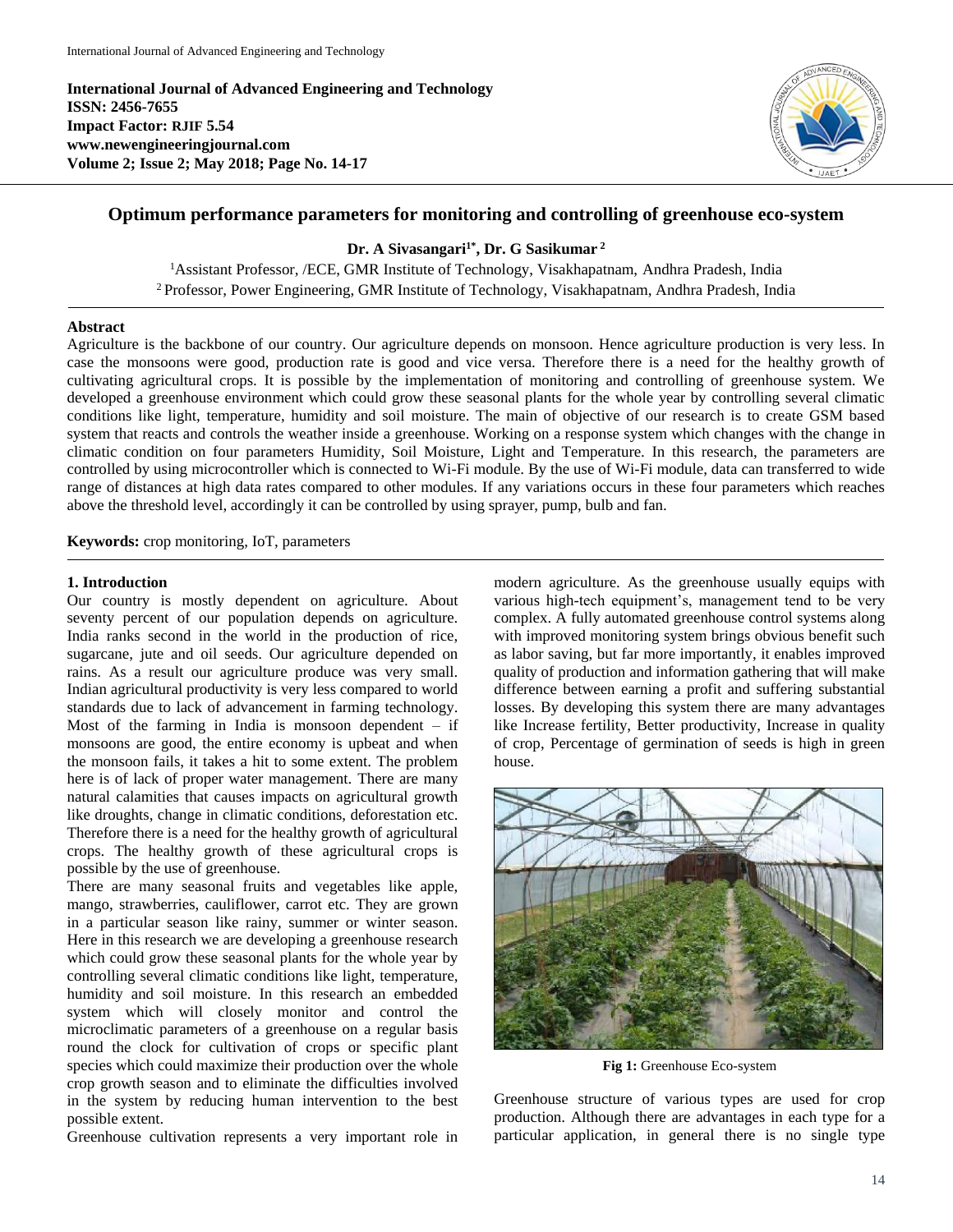greenhouse, which can be constituted as the best. Different types of greenhouses are designed to meet the specific needs. The different types of greenhouses based on shape, utility, material and construction are briefly given below

- 1. Greenhouse type based on shape: For the purpose of classification, the uniqueness of cross section of the greenhouses can be considered as a factor. The commonly followed types of greenhouses based on shape are: a) Lean to type greenhouse. b) Even span type greenhouse. c) Uneven span type greenhouse. d) Ridge and furrow type. e) Saw tooth type. f) Quonset greenhouse. g) Interlocking ridges and furrow type Quonset greenhouse. h) Ground to ground greenhouse.
- 2. Greenhouse type based on Utility: Classification can be made depending on the functions or utilities. Of the different utilities, artificial cooling and heating are more expensive and elaborate. Hence based on this, they are classified in to two types. a) Greenhouses for active heating. b) Greenhouses for active cooling.
- 3. Greenhouse type based on construction. This type of construction predominantly is influenced by structural material, though the covering material also influence the type. Higher the span, stronger should be the material and more structural members are used to make sturdy tissues. For smaller spans, simple designs like hoops can be followed. So based on construction, greenhouses can be classified as a) wooden framed structure. b) Pipe framed structure. c) Truss framed structure.
- 4. Greenhouse type based on covering material: Covering materials are the important component of the greenhouse structure. They have direct influence on greenhouse effect, inside the structure and they alter the air temperature inside. The types of frames and method of fixing also varies with covering material. Hence based on the type of covering material they may be classified as a) Glass glazing b) Fiber glass reinforced plastic (FRP) glazing 1.Plain sheet 2.Corrugated sheet. c) Plastic film d) based on the cost of construction involved. The structural requirements and the cost per unit area for different models of low cost green houses for cultivation of vegetables are detailed below with diagrams to enable an interested entrepreneur to construct a low cost green house on his own accord. However, the local weather conditions and the individual's necessity play a major role in the selection of the model.

## **2. Materials and methods**

About seventy percent of our population depends on agriculture. Our agriculture depended on rains. As a result our agriculture produce was very small. On comparing with amount of area cultivated and production, Indian agricultural productivity is very less compared to world standards. Most of the farming in India is monsoon dependent. If monsoons are good, the entire economy is upbeat and when the monsoon fails, it takes a hit to some extent.There are many natural calamities that causes impacts on agricultural growth like droughts, change in climatic conditions, deforestation etc. The problem here is of lack of due to lack of advancement in farming technology. Therefore to overcome this problem an intelligent farming technology is necessary for the efficient

growth of crops.

## **Small and fragmented land-holdings**

The seemingly abundance of net sown area of 141.2 million hectares and total cropped area of 189.7 million hectares (1999-2000) pales into insignificance when we see that it is divided into economically unviable small and scattered holdings. The average size of holdings was 2.28 hectares in 1970-71 which was reduced to 1.82 hectares in 1980-81 and 1.50 hectares in 1995-96. The size of the holdings will further decrease with the infinite Sub-division of the land holdings. This problems can be solved using electricity. Though farmers have small land they can grow on that land.

Ex: One Farmer have 1 hectar land. If he constructs building of 10 floor. He can grow few rows in one floor 10 floor \*3 rows = 30 times 1 hectare or 30 hectares

## **Seeds**

Seed is a critical and basic input for attaining higher crop yields and sustained growth in agricultural production. Distribution of assured quality seed is as critical as the production of such seeds. Unfortunately, good quality seeds are out of reach of the majority of farmers, especially small and marginal farmers mainly because of exorbitant prices of better seeds.

## **Manures, Fertilizers and Biocides**

Indian soils have been used for growing crops over thousands of years without caring much for replenishing. This has led to depletion and exhaustion of soils resulting in their low productivity. The average yields of almost all the crops are among t e lowest in the world. This is a serious problem which can be solved by using more manures and fertilizers.

## **Irrigation**

Although India is the second largest irrigated country of the world after China, only one-third of the cropped area is under irrigation. Irrigation is the most important agricultural input in a tropical monsoon country like India where rainfall is uncertain, unreliable and erratic India cannot achieve sustained progress in agriculture unless and until more than half of the cropped area is brought under assured irrigation.

## **Lack of mechanisation**

In spite of the large scale mechanisation of agriculture in some parts of the country, most of the agricultural operations in larger parts are carried on by human hand using simple and conventional tools and implements like wooden plough, sickle, etc.

### **Soil erosion**

Large tracts of fertile land suffer from soil erosion by wind and water. This area must be properly treated and restored to its original fertility.

### **Agricultural Marketing**

Agricultural marketing still continues to be in a bad shape in rural India. In the absence of sound marketing facilities, the farmers have to depend upon local traders and middlemen for the disposal of their farm produce which is sold at throw-away price.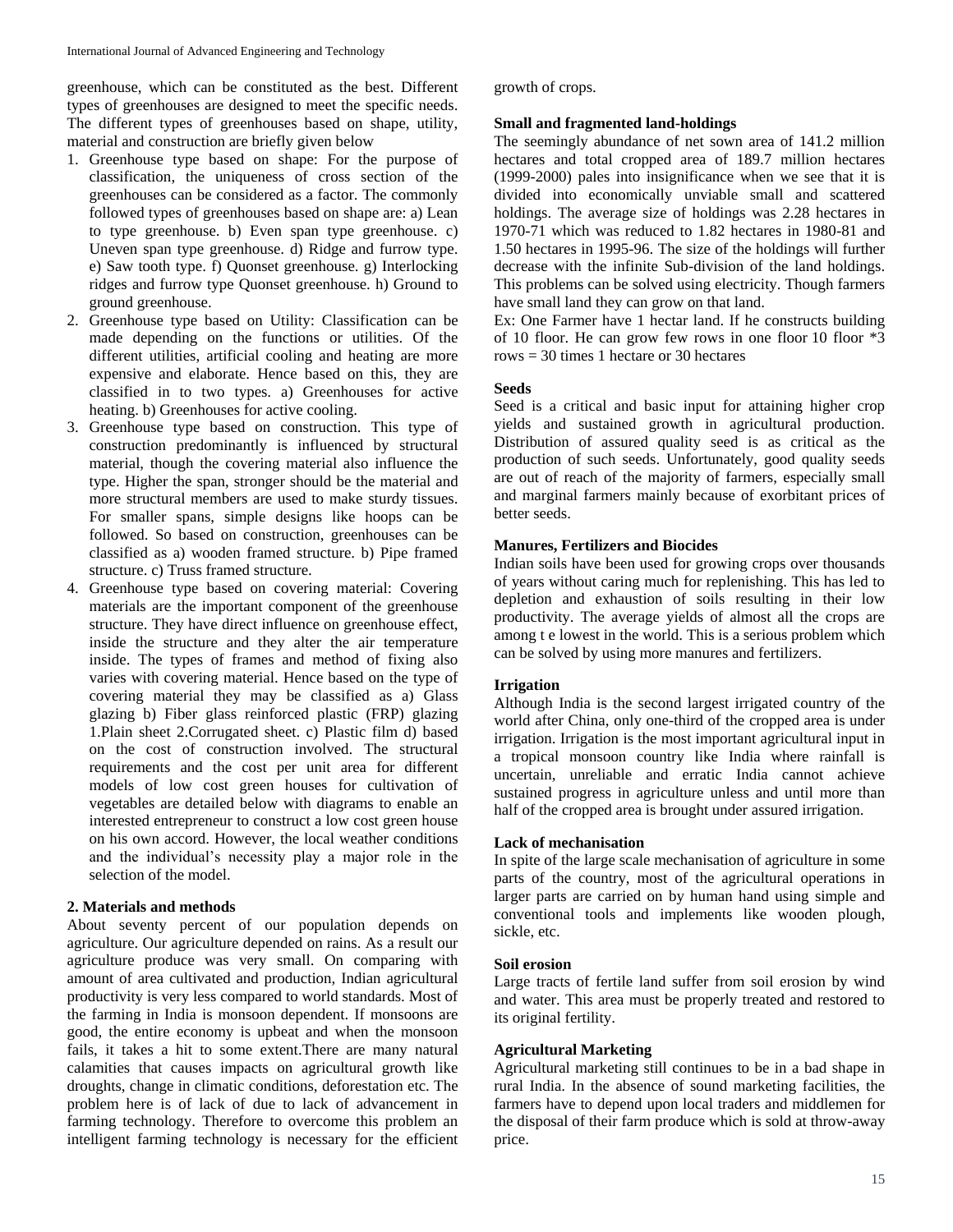#### **Scarcity of capital**

Agriculture is an important industry and like all other industries it also requires capital. The role of capital input is becoming more and more important with the advancement of farm technology. Since the agriculturists' capital is locked up in his lands and stocks, he is obliged to borrow money for stimulating the tempo of agricultural production.

### **Experimental Results**

The set of field observations of temperature, humidity, soil moisture, light intensity were recorded at green house. In India one of the most cultivated crop is Tomato. The required optimum range of greenhouse parameters for this crop is also taken in to consideration. It is found that temperature and humidity are intensively responsible environmental factors for successive growth of crops. Hence the optimum temperature and humidity value for this crop has been set separately. Tomatoes are a warm season vegetable crop. They grow best under conditions of high light and warm temperatures (summer conditions). Production rate greatly reduces, due to the low light in winter season. For this reason, it is difficult to recommend that a greenhouse operator should grow and harvest fruit from December 15 to February 15.

Humidity is the measure of the quantity of water vapor in air. In green house humidity is very important because air humidity affects the rate of plants transpiration. Transpiration is process by which plants are drawing water and nutrients from root to leaves where water then evaporates from leaf pores in to air. Due to evaporation of water plants are cooled down. As there is no one level of humidity that is good for all crops, it is necessary to establish preferred humidity level of crops in green house for best growing condition.

During summer season, air is too dry which makes humidity level low and hence plants will transpire more rapidly, often losing a great amount of moisture which is not suitable for growth plants. These unbalance conditions are prevented by creating humid atmosphere in green house by using humidification technique like misters, fogging and roof sprinklers. Very high humidity level of plants can be controlled by using automatic spray system. In small greenhouse spray can be sprayed by hands. By installing our equipment in a Greenhouse, we have analyzed the four parameters: temperature, light, humidity and soil moisture of the plants in greenhouse for the whole day. Meanwhile, if these parameters reaches above optimum values accordingly controlling is done.

**Table 1:** Data Analysis

| Time                 | ' am | am  | 10<br>am | 11am | pm      | lpm | pm                   | pm             | pm  | $_{\rm pm}$ | 6pm | pm  |
|----------------------|------|-----|----------|------|---------|-----|----------------------|----------------|-----|-------------|-----|-----|
| $\sim$<br>emperature | 23   | 24  | 25       | 26   | 27<br>∼ | 28  | $\sim$<br>، سه       | 27<br><u>_</u> | 26  | 25          | 24  | 24  |
| Light (%)            | 100  | 100 | 100      | 100  | 100     | 100 | 100                  | 100            | 100 | 95          | 90  | 20  |
| Soil moisture (%)    | 100  | 100 | 100      | 100  | 100     | 98  | Q <sub>5</sub><br>フコ | 90             | 88  | 85          | 80  | 100 |
| Humidity<br>(% )     | 83   | 82  | 81       | 80   | 87      | 87  | 85                   | 81             | 82  | 85          | 84  | 83  |



**Fig 2:** Graphical Comparison of Parameters

This numerical data is plotted on a graph. By setting a certain threshold value for these four parameters if they reached above the limit, controlling is done accordingly.

#### **Growing conditions**

Tomatoes prefer warm temperatures with full sun exposure. Below 8–10 °C the plants stop growing, and night

temperatures of 13–14 °C encourage fruit set. Temperatures above 40 °C cause floral abortion and poor fruit setting. There are two major types of tomato plants: determinate (seasonal production) and indeterminate (continuous production of floral branches). In the first type, plants can be left to grow as bushes by leaving 3–4 main branches and removing all the auxiliary suckers to divert nutrients to fruits. Both determinate